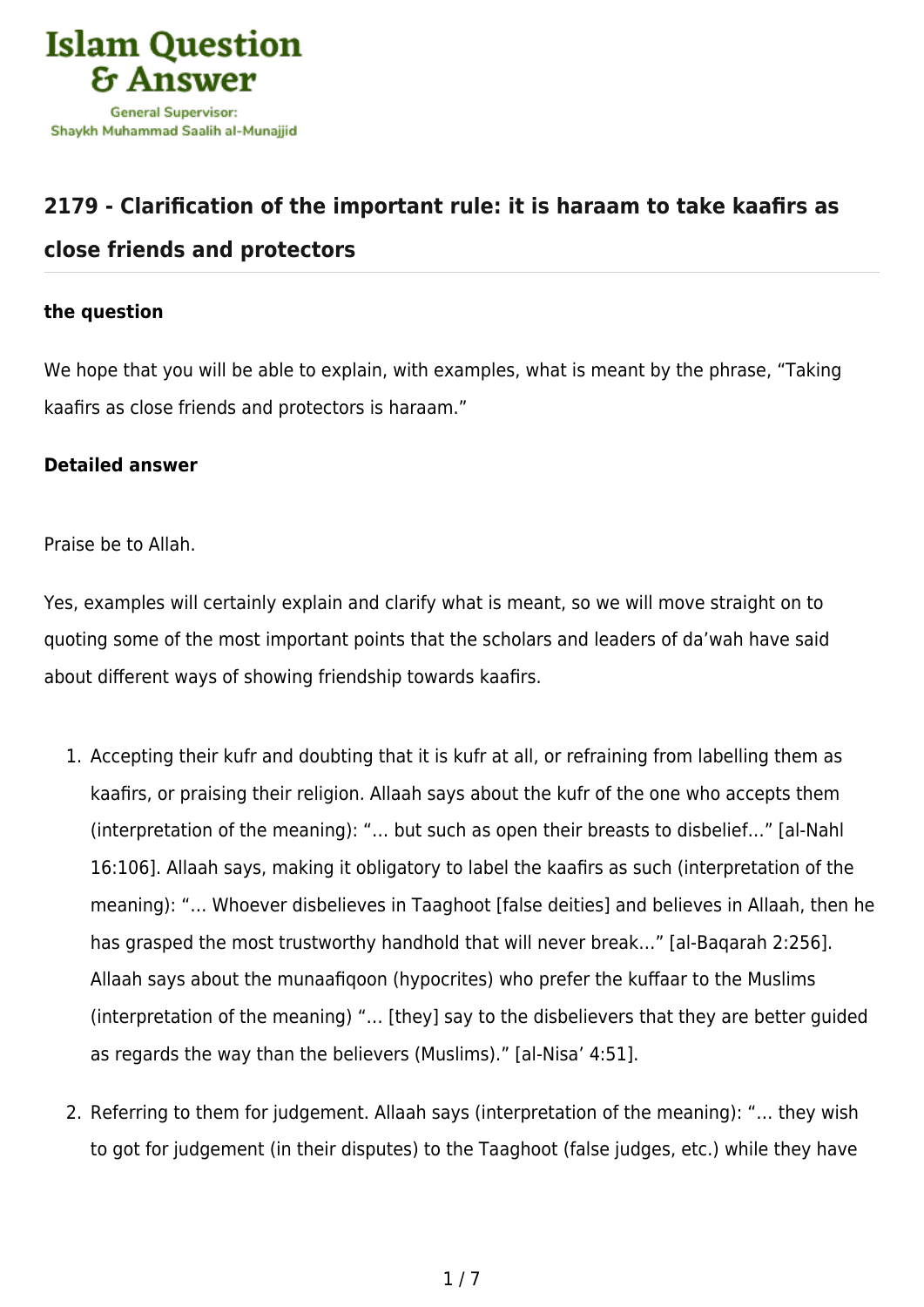

been ordered to reject them…" [al-Nisa' 4:60]

- 3. Befriending and liking them. Allaah says (interpretation of the meaning): "You will not find any people who believe in Allaah and the Last Day, making friendship with those who oppose Allaah and His Messenger…" [al-Mujaadilah 58:22]
- 4. Inclining towards them, relying upon them and taking them as a support. Allaah says (interpretation of the meaning): "And incline not towards those who do wrong, lest the Fire should touch you…" [Hood 11:113]
- 5. Helping and supporting them against the Muslims. Allaah says (interpretation of the meaning): "The believers, men and women, are awliya' (helpers, supporters, friends, protectors) of one another…" [al-Tawbah 9:71]. He also says of the kuffaar that they are " but awliya' (helpers, supporters, friends, protectors) to one another…" [al-Maa'idah 5:51]. And He says (interpretation of the meaning): "…And if any amongst you takes them as awliya', then surely he is one of them." [al-Maa'idah 5:51].
- 6. Becoming members of their societies, joining their parties, increasing their numbers, taking their nationalities (except in cases of necessity), serving in their armies or helping to develop their weapons.
- 7. Bringing their laws and rules to the Muslim countries. Allaah says (interpretation of the meaning): "Do they then seek the judgement of the Days of Ignorance?…" [al-Maa'idah 5:50]
- 8. Taking them as friends in general terms, taking them as helpers and supporters, and throwing in one's lot with them. Allaah forbids all this, as He says (interpretation of the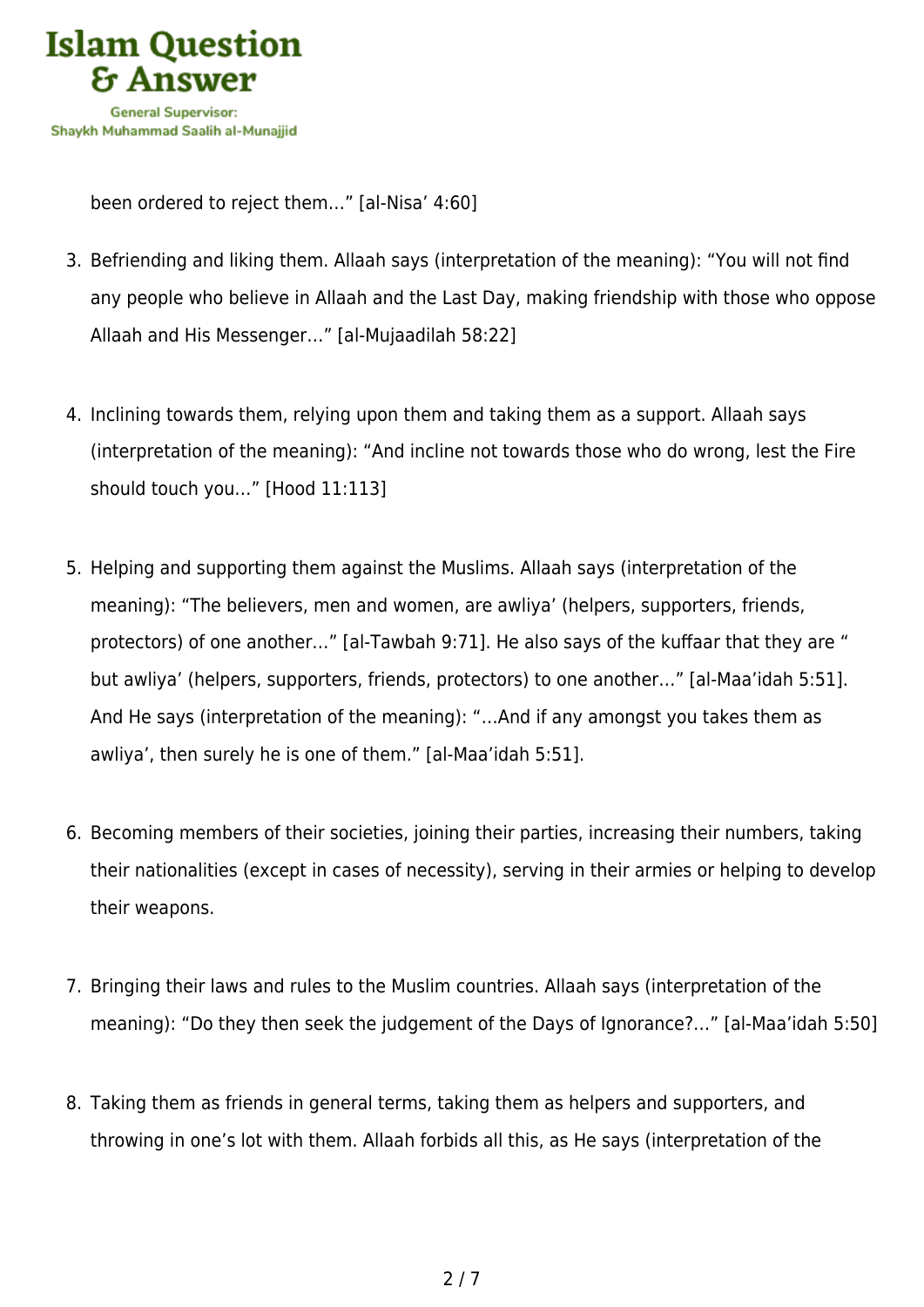

meaning): "O you who believe! Take not the Jews and the Christians as awliya' (friends, protectors, helpers, etc.), they are but awliya' to one another…" [al-Maa'idah 5:51].

- 9. Compromising with them and being nice to them at the expense of one's religion. Allaah says (interpretation of the meaning): "They wish that you should compromise (in religion out of courtesy) with them, so that they (too) would compromise with you." [al-Qalam 68:9]. This includes sitting with them and entering upon them at the time when they are making fun of the Signs of Allaah. Allaah says (interpretation of the meaning): "And it has already been revealed to you in the Book that when you hear the Verses of Allaah being denied and mocked at, then sit not with them, until they engage in a talk other than that; (but if you stayed with them), certainly in that case you would be like them…" [al-Nisa' 4:140]
- 10. Trusting them and taking them as advisors and consultants instead of the believers. Allaah says (interpretation of the meaning): "O you who believe! Take not as (your) bitaanah (advisors, consultants, protectors, helpers, friends, etc.) those outside your religion (pagans, Jews, Christians, and hypocrites) since they will not fail to do their best to corrupt you. They desire to harm you severely. Hatred has already appeared from their mouths, but what their breasts conceal is far worse. Indeed We have made clear to you the aayaat (proofs, evidence, verses), if you understand. Lo! You are the ones who love them but they love you not, and you believe in all the Scriptures [i.e., you believe in the Tawraat and the Injeel, while they disbelieve in your Book (the Qur'aan)]. And when they meet you, they say, 'We believe.' But when they are alone, they bite the tips of their fingers at you in rage. Say: 'Perish in your rage. Certainly Allaah knows what is in the breasts (all the secrets).' If a good befalls you, it grieves them, but some evil overtakes you, they rejoice at it…" [Aal 'Imran 3:118-120].

Imaam Ahmad and Muslim reported that the Prophet (peace and blessings of Allaah be upon him)

3 / 7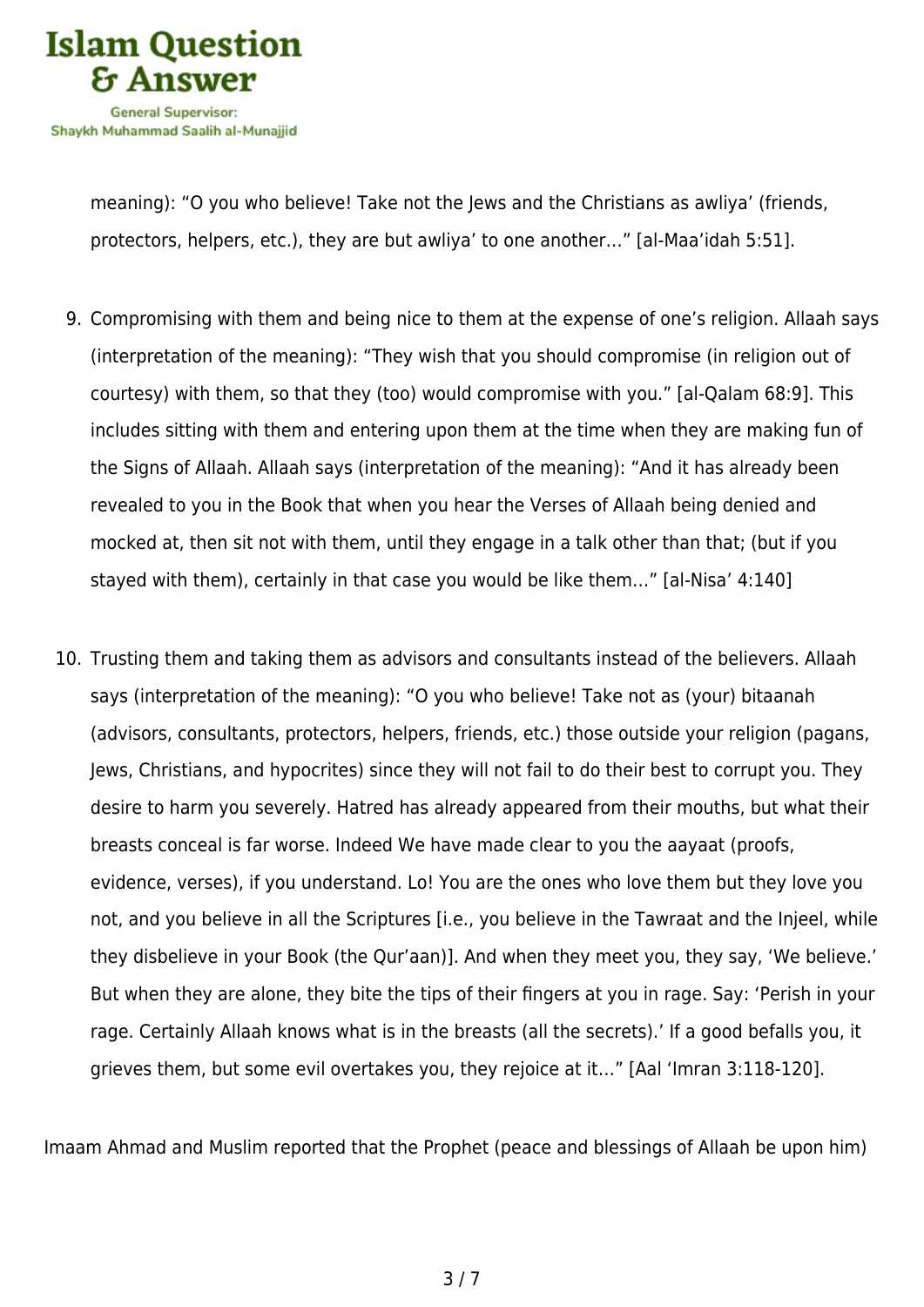

went out to (the battle of) Badr, and a man from among the mushrikeen followed him and caught up with him at al-Harrah. He said, "I wanted to follow you and join you, and have some of the warbooty with you." (The Prophet (peace and blessings of Allaah be upon him)) said: "Do you believe in Allaah and His Messenger?" He said, "No." He said, "Go back, I do not need help from a mushrik."

From these texts it is clear that we are forbidden to appoint kaafirs to positions whereby they could find out the secrets of the Muslims and plot against them by trying to do all kinds of harm.

Putting them in administrative positions where they are bosses of Muslims and can humiliate them, run their affairs and prevent them from practising their religion. Allaah says (interpretation of the meaning): "… and never will Allaah grant to the disbelievers a way (to triumph) over the believers." [al-Nisa' 4:141]. Imaam Ahmad reported that Abu Moosa al-Ash'ari (may Allaah be pleased with him) said: "I said to 'Umar (may Allaah be pleased with him). 'I have a Christian scribe.' He said, 'What is wrong with you, may Allaah strike you dead! Have you not heard the words of Allaah (interpretation of the meaning), "O you who believe! Take not the Jews and the Christians as awliya' (friends, protectors, helpers, etc.), they are but awliya' to one another…" [al-Maa'idah 5:51]"? Why do you not employ a haneef [i.e., a Muslim]?' I said, 'O Ameer al-Mu'mineen, I benefit from his work and he keeps his religion to himself.' He said, 'I will never honour them when Allaah has humiliated them, and I will never bring them close to me when Allaah has expelled them from His mercy.'"

Similarly, we should not employ them in Muslim homes where they can see our private matters and they bring our children up as kaafirs. This is what is happening nowadays when kaafirs are brought to Muslim countries as workers, drivers, servants and nannies in Muslim homes and families.

Neither should we send our children to kaafir schools, missionary institutions and evil colleges and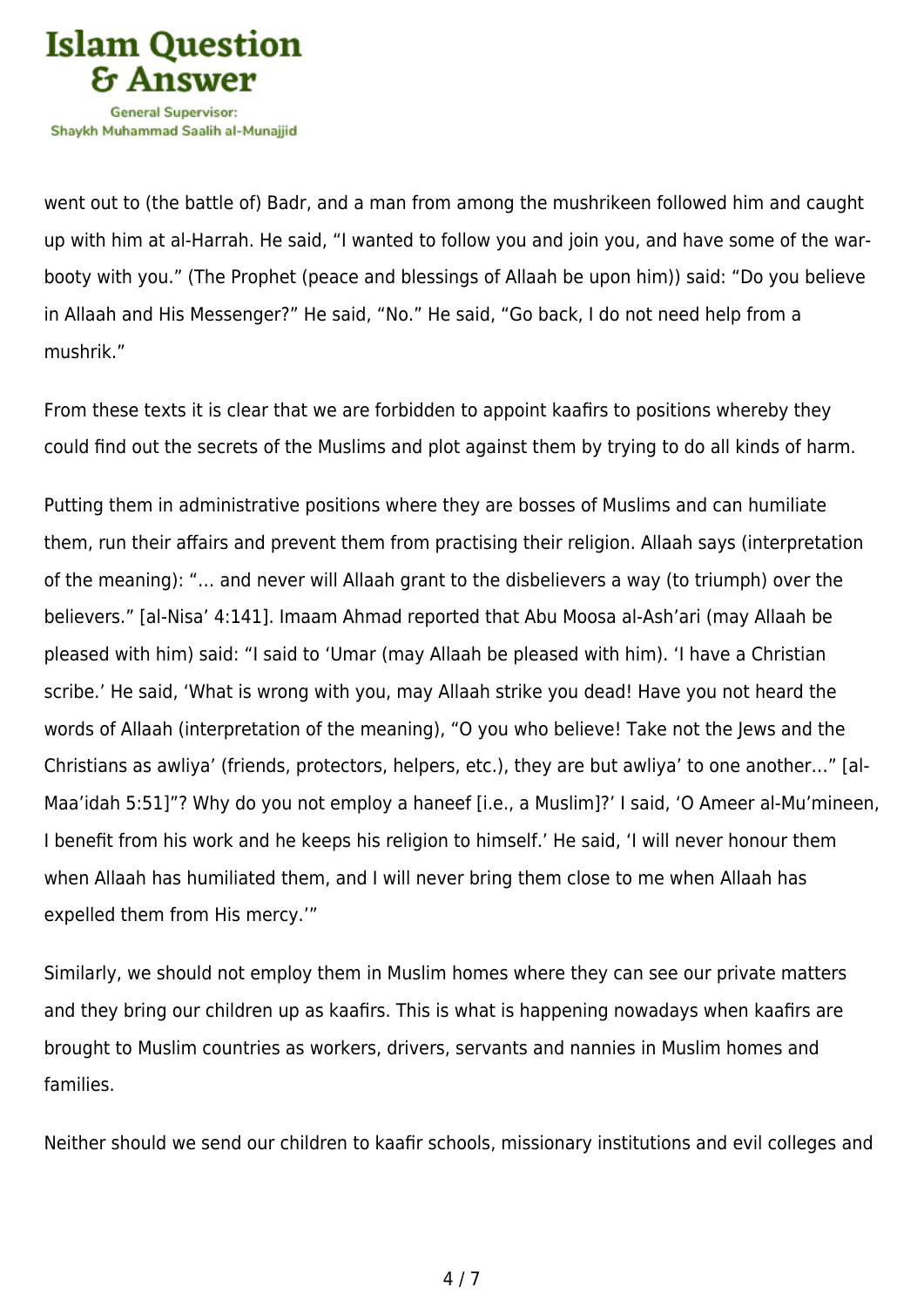

universities, or make them live with kaafir families.

Imitating the kaafirs in dress, appearance, speech, etc., because this indicates love of the person or people imitated. The Prophet (peace and blessings of Allaah be upon him) said: 'Whoever imitates a people is one of them."

It is forbidden to imitate the kaafirs in customs, habits and matters of outward appearance and conduct that are characteristic of them. This includes shaving the beard, letting the moustache grow long, and speaking their languages, except when necessary, as well as matters of clothing, food and drink, etc.

Staying in their countries when there is no need to do so. Allaah forbade the weak and oppressed Muslims to stay among the kaafirs if they are able to migrate. He says (interpretation of the meaning): "Verily! As for those whom the angels take (in death) while they are wronging themselves (as they stayed among the disbelievers even though emigration was obligatory for them), they (angels) say (to them): 'In what (condition) were you?' They reply, 'We were weak and oppressed on earth.' They (angels) say: 'Was not the earth of Allaah spacious enough for you to emigrate therein?' Such men will find their abode in Hell –what an evil destination! Except the weak ones among men, women and children, who cannot devise a plan, nor are the able to direct their way." [al-Nisa' 4:97-98].

Nobody will be excused for staying in a kaafir country except for those who are truly weak and oppressed and cannot migrate, or those who stay among them for a valid religious purpose such as da'wah and spreading Islam in their countries.

It is forbidden to live among them when there is no need to do so. The Prophet (peace and blessings of Allaah be upon him) said: "I disown the one who stays among the mushrikeen."

Travelling to their countries for vacations and leisure purposes. But going there for a legitimate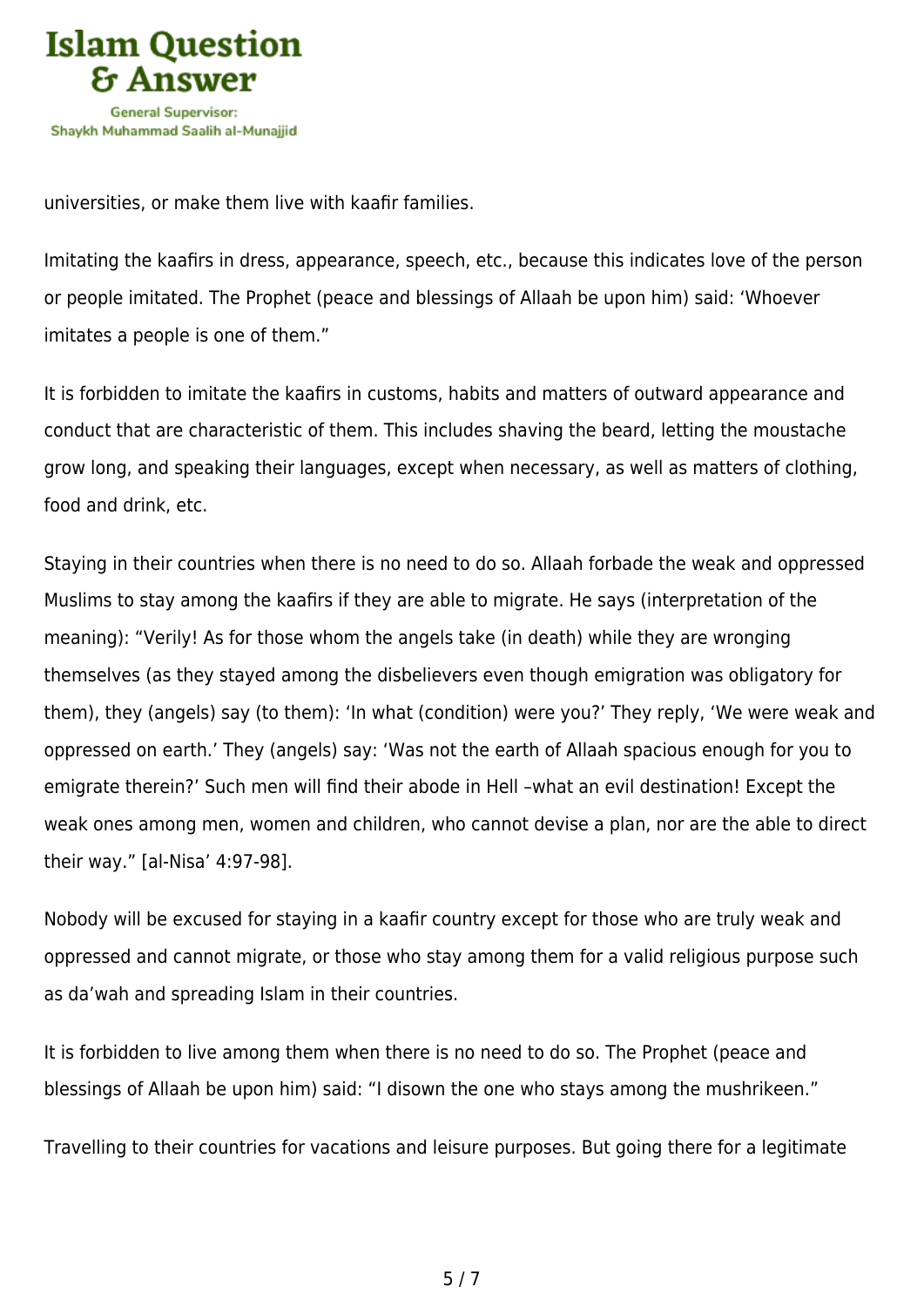

reason – such as medical treatment, trade, and learning specialized skills that cannot be obtained in any other way – is permitted in cases of need, and when the need has been fulfilled, it is obligatory to return to the Muslim world.

This permission is also given under the condition that the would-be traveller has sufficient knowledge to dispel his doubts, to control his physical desires, to demonstrate his religion, to be proud of being Muslim, to keep away from evil places, and to be aware and cautious of the plots of his enemies. It is also permissible, and even obligatory, to travel to their lands for the sake of da'wah and spreading Islam.

Praising them and their civilization and culture, defending them, and admiring their behaviour and skills, without taking note of their false ideology and corrupt religion. Allaah says (interpretation of the meaning): "And strain not your eyes in longing for the things We have given for enjoyment to various groups of them (disbelievers), the splendour of the life of this world that We may test them thereby. But the provision (good reward in the Hereafter) of your Lord is better and more lasting." [Ta-Ha 20:131]. It is also forbidden to honour them, give them titles of respect, initiate greetings to them, give them the best seats in gatherings, and give way to them in the street. The Prophet (peace and blessings of Allaah be upon him) said: "Do not be the first to greet a Jew or a Christian (do not initiate the greeting), and if you meet one of them in the street, then push him to the narrowest part of the way."

Forsaking the Islamic calendar and using their calendar, especially since it reflects their rituals and festivals, as is the case with the Gregorian (Western) calendar, which is connected to the supposed date of the birth of the Messiah (peace be upon him), which is an innovation that they have fabricated and that has nothing to do with the religion of 'Eesa (Jesus). Using this calendar implies approval of their festivals and symbols.

In order to avoid all of that, when the Sahaabah (may Allaah be pleased with them) established a